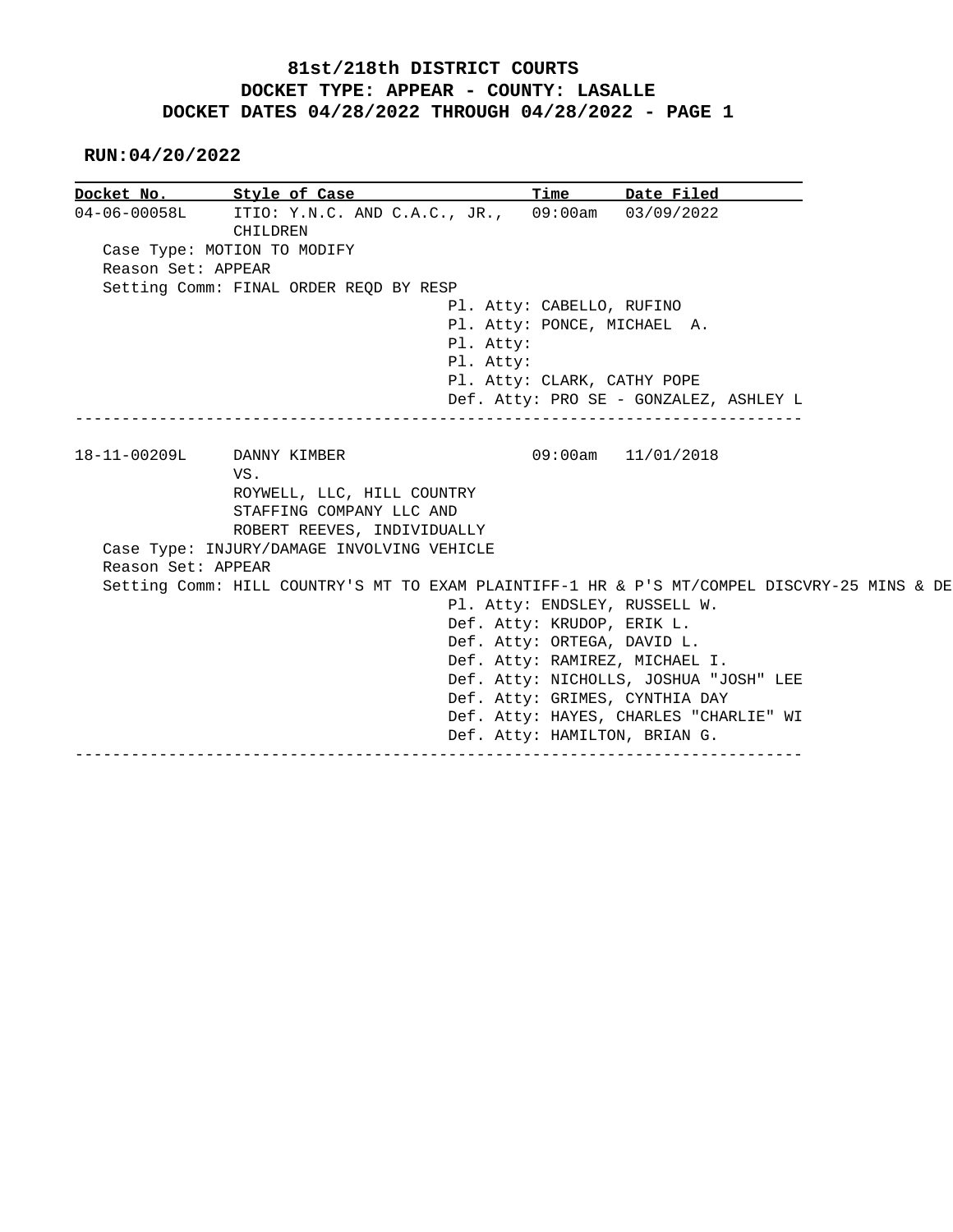**RUN:04/20/2022**

| Docket No.         | <u>Style of Case</u>                                                                                                                                                                                                                          | Time                                                                                                                                                                                                                                                                                                                                                                                                                                                                                                                                          | Date Filed                                                                                  |
|--------------------|-----------------------------------------------------------------------------------------------------------------------------------------------------------------------------------------------------------------------------------------------|-----------------------------------------------------------------------------------------------------------------------------------------------------------------------------------------------------------------------------------------------------------------------------------------------------------------------------------------------------------------------------------------------------------------------------------------------------------------------------------------------------------------------------------------------|---------------------------------------------------------------------------------------------|
| 20-01-00012L       | LA SALLE COUNTY, TEXAS<br>VS.<br>CORDOVA CONSTRUCTION COMPANY,<br>INC., H&H AIR SPECIALTIES,<br>LLC, SURETEC AGENCY SERVICES,<br>INC. PAUL RHEINLANDER, AIA<br>AND RHEINLANDER ARCHITECTS,<br><b>LLC</b><br>VS.<br>RANDY MCCLAIN CONSTRUCTION | 09:00am                                                                                                                                                                                                                                                                                                                                                                                                                                                                                                                                       | 01/28/2020                                                                                  |
|                    | LLC, LOPEZ ERECTORS, LLC, AND<br>HIGGINBOTHAM AIR CONDITIONION<br>& SHEET METAL, LLC, E&J<br>PLUMBING, LLC, AND RAMOS<br>MASONRY CORP, THIRD PARTY<br>DEFENDANTS<br>Case Type: ALL OTHER CIVIL CASES                                          |                                                                                                                                                                                                                                                                                                                                                                                                                                                                                                                                               |                                                                                             |
| Reason Set: APPEAR |                                                                                                                                                                                                                                               |                                                                                                                                                                                                                                                                                                                                                                                                                                                                                                                                               |                                                                                             |
|                    |                                                                                                                                                                                                                                               | Pl. Atty: RAMOS, DONATO D.<br>Pl. Atty: URIBE, DERLY J.<br>Pl. Atty: MAILLOUX II, THOMAS A.<br>Def. Atty: MAILLOUX II, THOMAS A.<br>Def. Atty: RUSSELL, SETH A<br>Def. Atty: BUTLER, CLINTON M.<br>Def. Atty: RUSSELL, SETH A<br>Def. Atty: BROTHERS, DAVID<br>Def. Atty: BEAM, HEATHER MICHELLE<br>Def. Atty: BEAM, HEATHER MICHELLE<br>Def. Atty: TALIAFERRO, CRAIG<br>Def. Atty: BUTLER, CLINTON M.<br>Def. Atty: RODRIGUEZ, JR., TED<br>Def. Atty: BUTLER, CLINTON M.<br>Def. Atty: HOPKINS, KIRBY D.<br>Def. Atty: KUAIWA, III, W. KALEI | Setting Comm: 3RD PARTY DEF, RAMOS MASONRY, MT TO ABATE PROCEEDINGS PEND'G ARBITRATION-20 M |
| $20 - 06 - 00080L$ | <b>JESUS TREVINO</b><br>VS.<br>UNION ENVIRONMENTAL LLC, EOG<br>RESOURCES INC., HELMERICH &<br>PAYNE INTERNATIONAL DRILLING<br>CO., AND ERNEST RODRIGUEZ<br>Case Type: INJURY/DAMAGE INVOLVING VEHICLE                                         | 09:00am                                                                                                                                                                                                                                                                                                                                                                                                                                                                                                                                       | 06/01/2020                                                                                  |
| Reason Set: APPEAR |                                                                                                                                                                                                                                               |                                                                                                                                                                                                                                                                                                                                                                                                                                                                                                                                               |                                                                                             |
|                    | Setting Comm: PLNTF'S MT TO SET FOR TRIAL-30 MINS                                                                                                                                                                                             | Pl. Atty: MALDONADO, AVERIE<br>Def. Atty: JACKSON, GEORGE T.<br>Def. Atty: PENA, JOSEPH G.<br>Def. Atty: PENA, JOSEPH G.                                                                                                                                                                                                                                                                                                                                                                                                                      |                                                                                             |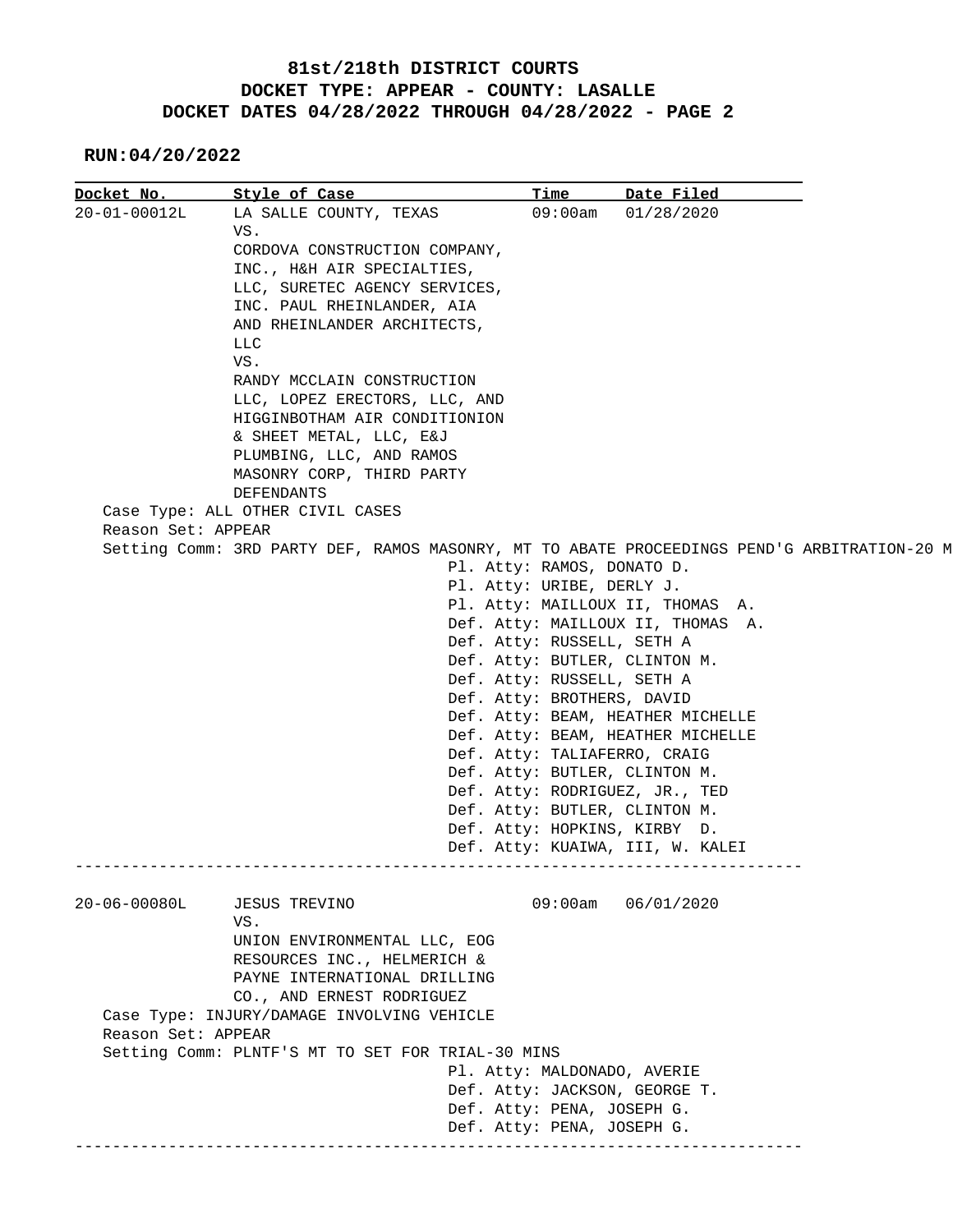**RUN:04/20/2022**

**Docket No. Style of Case Time Date Filed**<br>20-08-00138L CINTAS CORPORATION NO. 2 09:00am 08/03/2020 20-08-00138L CINTAS CORPORATION NO. 2 09:00am 08/03/2020 VS. GALLOP PETROLEUM LLC Case Type: CIVIL CASES Reason Set: APPEAR Setting Comm: MT TO COMPEL DISCOVERY-15 MINS Pl. Atty: RUSSELL, ALLEN D. Def. Atty: ------------------------------------------------------------------------------ 21-03-00024L ARTURO RIVERA 09:00am 03/22/2021 V SUMAN TRANSPORT INC ET AL Case Type: INJURY/DAMAGE INVOLVING VEHICLE Reason Set: APPEAR Setting Comm: \*ZOOM-MT TO QUASH & FOR PROTCTV ORDR-30 MINS Pl. Atty: BUZBEE, ANTHONY G. Pl. Atty: BRANDFIELD-HARVEY, CORNELIA Def. Atty: RAMEY, ROBERT L. Def. Atty: RAMEY, ROBERT L. ------------------------------------------------------------------------------ 21-05-00051L OLGA VIRGINIA GUERRA 09:00am 05/13/2021 V. RIG RUNNGERS, INC., CHARLES LANIE WATTS DBA DOUBLE CROSS TRUCKING, SOLARIS OILFIELD SITE SERVICES OPERATING LLC AND ROEL GONZALEZ Case Type: INJURY/DAMAGE INVOLVING VEHICLE Reason Set: APPEAR Setting Comm: MT TO COMPEL DSCVRY RESPNS & SET OBJS FOR HRG-30 MINS Pl. Atty: KING, RYAN DAVID Def. Atty: WEST, JASON L. Def. Atty: Def. Atty: WEST, JASON L. Def. Atty: WEST, JASON L. ------------------------------------------------------------------------------ 22-01-00004L IMOM: SUZANNE MORENO AND MARCO 09:00am 01/11/2022 L. MORENO Case Type: DIVORCE NO CHILDREN Reason Set: APPEAR Setting Comm: FINAL DIVORCE Pl. Atty: PRO SE - MORENO, SUZANNE Def. Atty: ------------------------------------------------------------------------------